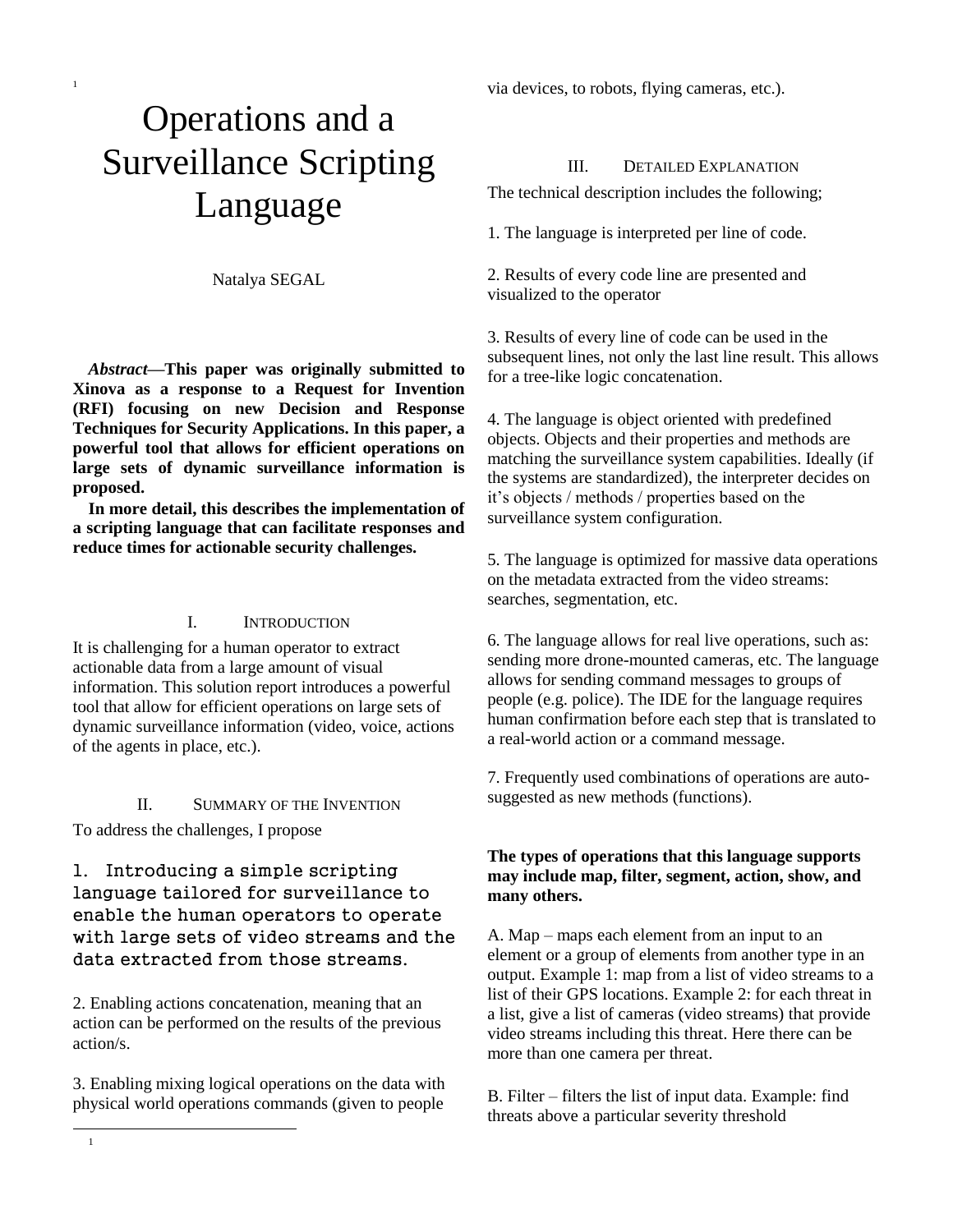C. Segment – segment the input data according to a list of parameters. The parameters may be provided by an operator (if there are a few parameters he/she is interested in, example: segment the threats into groups according to the weapons they hold /not hold). The parameters may be taken from one of the previous operations, for example: an operator extracts parameters of interest from the recorded data of a previous attack that looks similar and then segments according to those parameters. The parameters may be taken from a system configuration (upon a setup, the system is fed with knows parameters from previous experience and save this information on parameters in a data base). Example: an operator doesn't have a particular idea or comparison with a previous attack and asks for segmentation of threats according to the system parameters, for instance this segmentation may reveal that a group of threats (people) approaching a stadium from different directions are closely related (studied together, connected in social networks, live in the same neighborhood, attend the same religious places, etc.)

D. Action – perform a real-life action on the results of the previous operations. For example, send more dronedelivered cameras to a list of GPS locations from the previous calculation. Example2: send a particular message for all the human agents in the field that are on the list. This list can be either a fixed list or a result of any previous operation, for instance, search (filter + map) for every human agent from a particular group that is in a particular area.

E. Show – visualize one of the results (lines are numbered, so result of each performed lines of code can be addressed by number, or simply selected by touch) in a particular way. The ways of visualization include at least: video and map. Alternative visualizations may include augmented videos (Example: show a video with pointed out visual details, like weapons, luggage, etc. to point out an operator attention,), charts, graphs, etc..

## **Examples of the possibilities opened for security operators by the proposed solution:**

1. A scripting **language** to operate with a large number of streams. The language can be defined to perform: search, segmentation, selection on the large group of streams; operations on the results of the operation that return a stream/group of streams, like: get location, get metadata of the stream; and actions in the physical world on the results of the previous operations, like: search for nearby objects by location, for instance search for cameras nearby, or add drone-mounted cameras to the

designated location, facing the designated threats from particular angles.

2. A **concatenation of actions** performed by an operator/s. Simple concatenation: Every next action is performed on the output of the previous one. Another option for concatenation is performing next action on a results of one of the previous operations (not necessarily the last one) or on a combination of results of several previous operations.

3. **Segmentation** of the streams into several groups according to parameters, like: armed/not, with what weapons, number of people detected as threats, among them their zip code, place of birth, study, work, religion, football club, etc.

Looking for a group of threats with similarities (possibly in different places, in different video streams), occurring approximately at the same time.

4. Saving data of the attacks. Then **extracting data from a previous attack** and looking for similar parameters in the on-going streams. The attach ID (identifier) is given by an operator, by id the system extracts recorded video streams over the time of that attack with the recorded metadata. Results may look like: in stream 5,8 and 9 there are people that are defined as threats from the same birth town. Their connection to the people from the previous attack will be investigated (searching online as well as searching surveillance data bases)

5. An operator can ask to find similarities/differences in a group of on-going threats that are found in some video streams. sample answer: 2-3 people, guns, suspects living in the same zip code, etc.

6. Providing operators with **shortcuts for the most commonly asked questions types**. For example: the most common questions may be asked by pressing icons (half-transparent, presented on the video stream as a layer). The icons presentation method may be taken from mobile apps. There is one half-transparent button over a video stream, when pressed, additional buttons of a small menu appear, also as partially transparent icons.

7. An operator can also ask more complicated questions using a simple scripting language (It is reasonable to assume that with advancement of NLP, later those questions may be asked using a natural language)

8. An operator can perform a **search** over a stream of meta information that includes at least a number, type